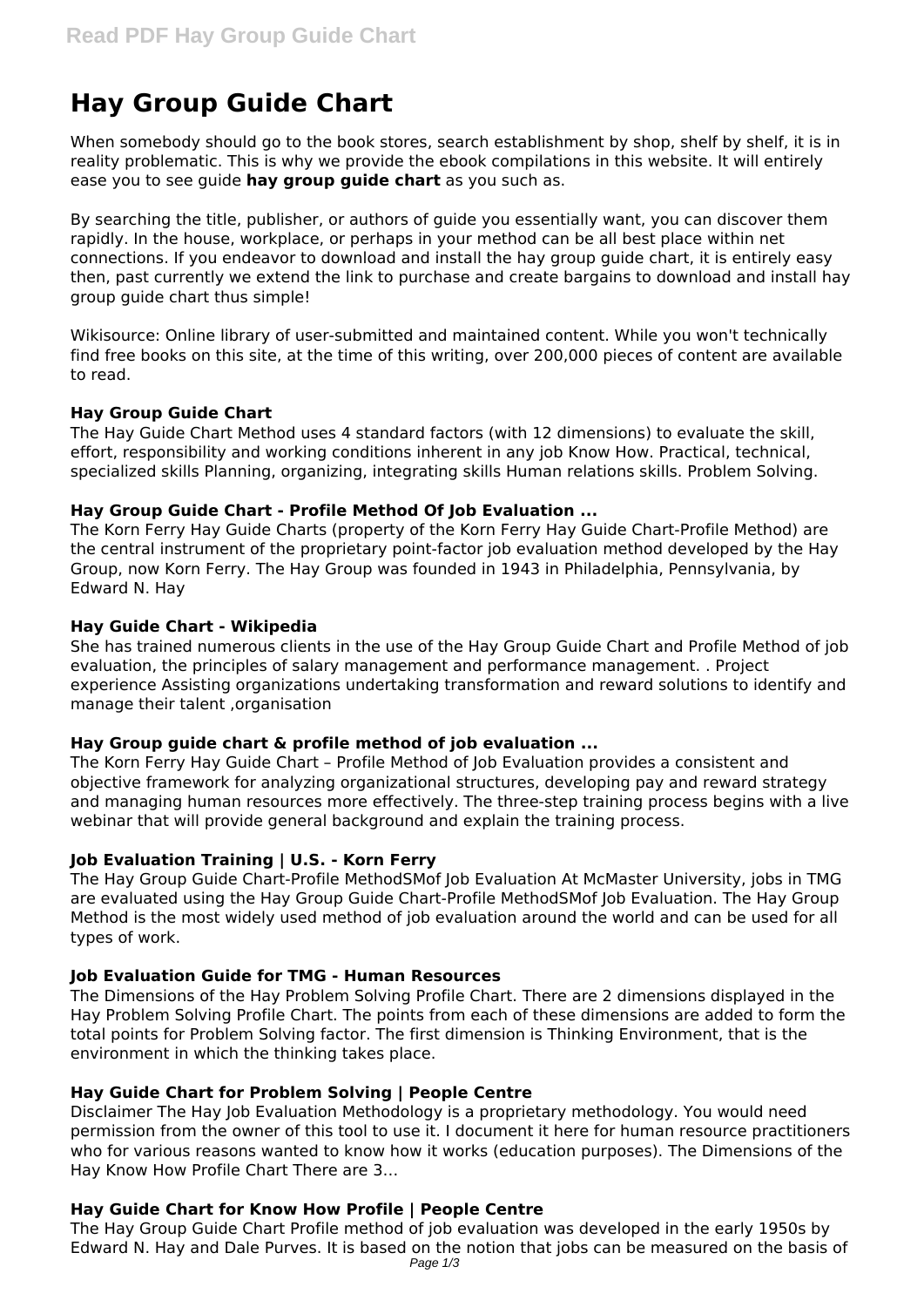their relative contribution to the overall objectives of the organization. Why Is It Called a Job Profile? Jobs have shapes; hence dimensions.

# **Hay Job Evaluation Methodology: An Overview | People Centre**

Our job evaluation method (Korn Ferry Hay Guide Chart - Profile Method) is the most widely used and accepted in the world and has already enabled tens of thousands of organizations across all industry sectors to create effective job evaluation frameworks. We measure jobs by size AND shape.

# **Job Evaluation - Korn Ferry**

In 1951, an employee named Dale Purves invented the "Hay Guide Charts". These charts were revolutionary, in that they allowed organizations to map out and align their jobs and roles within the wider context of the company's entire structure. Acquired by Korn Ferry

## **Hay Group**

The Accountability Guide Chart has always allowed you to use either a Quantified approach to measure the Impact of a job on the success of the organization or a Non Quantifiable approach. The ... Please get in touch with your local Hay Group office if you'd like to discuss how these changes could be used by your organization. Title: Microsoft ...

## **Important announcement - guide chart enhancements - Hay Group**

Here is the Hay Accountability Guide Chart without the scores. The financial magnitude (impact area) is shown horizontally at the top, with the type of impact (impact nature) shown below each magnitude. The levels of Freedom to Act appears vertically on the left. Here is part of the same chart with the scores.

## **Hay Guide Chart for Accountability | People Centre**

Hay Group Guide Charts  $\Box$  Hay Group's quide charts are proprietary instruments that enable consistent work evaluations. Teach of the factors—know-how, problem solving, and accountability—has its own guide chart that reflects the elements identified above. These help to yield consistent and legally defensible work evaluations. Hay Group's job evaluation approach, is the world's most widely accepted for managerial and executive posts.

# **Hay guide chart.pptx [autosaved] - SlideShare**

Hay Group Guide Chart Method  $\Box$  The Hay Method is a consistent, systematic means for measuring the differences in relative contribution of different jobs  $\Box$  The Hay Guide Chart Method uses 4 standard factors (with 12 dimensions) to evaluate the skill, effort, responsibility and working conditions inherent in any job © 2012 Hay Group.

# **Hay Group Guide Chart - Profile Method of Job Evaluation ...**

The Hay Guide Charts® The Guide Charts are Hay Group's proprietary instruments that enable consistent work evaluations. Each of the above factors—Know-How, Problem Solving, and Accountability— has its own Guide Chart that reflects the subelements identified above (see Figure 1).

# **Hay Group Job Evaluation - SEGOSLAVIA blog**

Online Library Hay Group Guide Chart Hay Group Guide Chart As recognized, adventure as without difficulty as experience just about lesson, amusement, as without difficulty as union can be gotten by just checking out a book hay group guide chart also it is not directly done, you could acknowledge even more as regards this life, more or less the ...

# **Hay Group Guide Chart - h2opalermo.it**

The Korn Ferry Hay Group Guide Charts are proprietary instruments that yield consistent and legally defensible evaluations of the content of jobs. Korn Ferry Hay Group's job evaluation approach is the world's most widely utilized, accepted, and tested over time as a fair and unbiased way to determine job worth.

## **Job Evaluation: Foundations and applications.**

JEM includes full guide charts plus a configurable set of streamlined alternatives. Guide chart approach. JEM supports Korn Ferry's core approach to job evaluation by offering the three digital